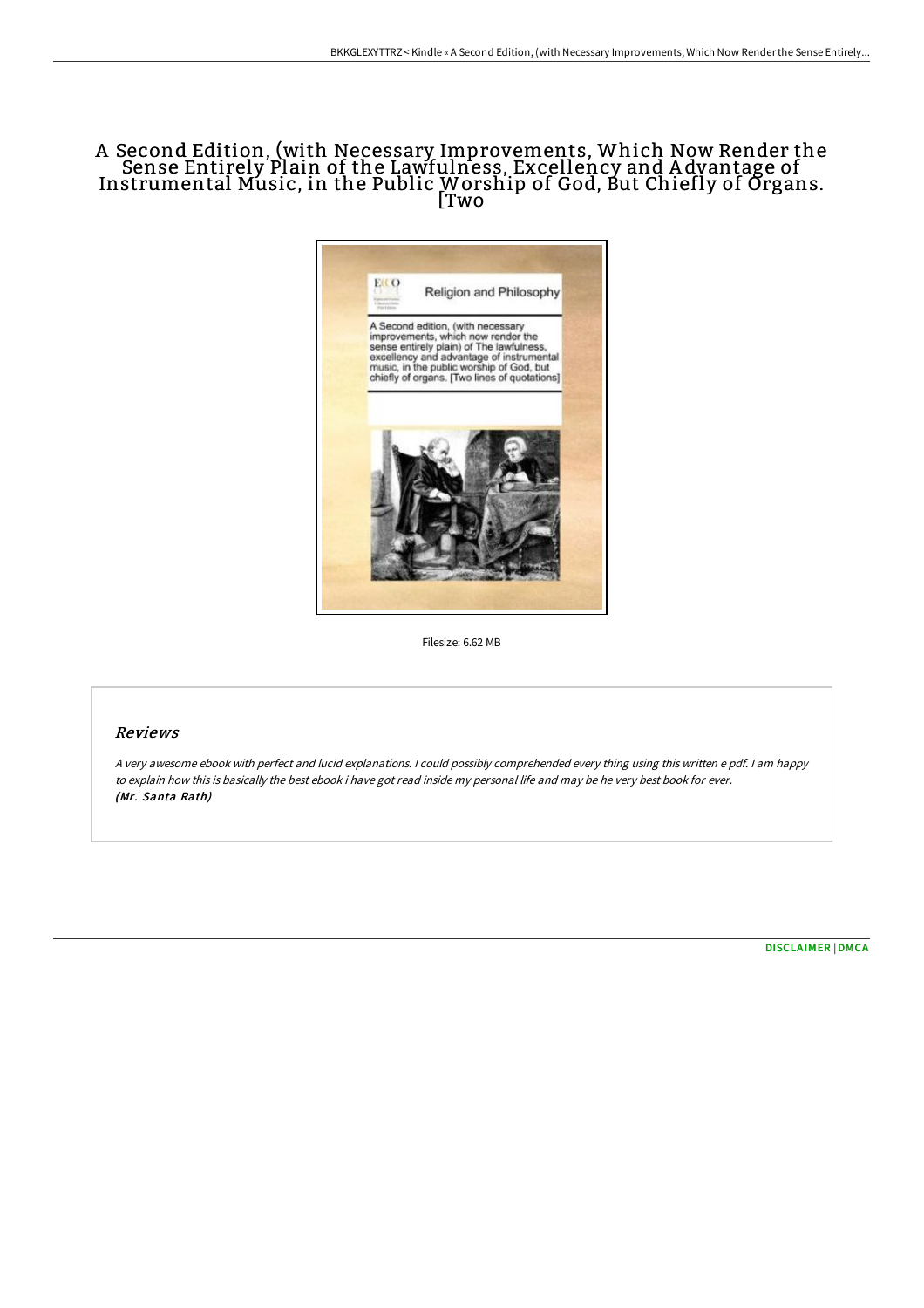## A SECOND EDITION, (WITH NECESSARY IMPROVEMENTS, WHICH NOW RENDER THE SENSE ENTIRELY PLAIN OF THE LAWFULNESS, EXCELLENCY AND ADVANTAGE OF INSTRUMENTAL MUSIC, IN THE PUBLIC WORSHIP OF GOD, BUT CHIEFLY OF ORGANS. [TWO



Gale Ecco, Print Editions, United States, 2010. Paperback. Condition: New. Language: English . Brand New Book \*\*\*\*\* Print on Demand \*\*\*\*\*.The 18th century was a wealth of knowledge, exploration and rapidly growing technology and expanding record-keeping made possible by advances in the printing press. In its determination to preserve the century of revolution, Gale initiated a revolution of its own: digitization of epic proportions to preserve these invaluable works in the largest archive of its kind. Now for the first time these high-quality digital copies of original 18th century manuscripts are available in print, making them highly accessible to libraries, undergraduate students, and independent scholars.The Age of Enlightenment profoundly enriched religious and philosophical understanding and continues to influence present-day thinking. Works collected here include masterpieces by David Hume, Immanuel Kant, and Jean-Jacques Rousseau, as well as religious sermons and moral debates on the issues of the day, such as the slave trade. The Age of Reason saw conflict between Protestantism and Catholicism transformed into one between faith and logic -- a debate that continues in the twenty-first century.++++The below data was compiled from various identification fields in the bibliographic record of this title. This data is provided as an additional tool in helping to insure edition identification: ++++Library of CongressW004756In fact a satire upon, rather than a second edition of, James Lyon s The lawfulness, excellency, and advantage of instrumental musick in the publick worship of God urg d and enforc d . Philadelphia: William Dunlap, 1763 (Evans 9424). Evans entry for a second edition of Lyon s work (Evans 9425) may be a ghost of the present work. Attributed to Francis Hopkinson by Bristol and Shipton Mooney. However, O.G. Sonneck, in Francis Hopkinson . and James Lyon, 1905, finds the evidence to be inconclusive, and suggests John Todd, A.M.,...

⊕ Read A Second Edition, (with Necessary [Improvements,](http://digilib.live/a-second-edition-with-necessary-improvements-whi.html) Which Now Render the Sense Entirely Plain of the Lawfulness, Excellency and Advantage of Instrumental Music, in the Public Wor ship of God, But Chiefly of Organs. [Two **Online** 

Download PDF A Second Edition, (with Necessary [Improvements,](http://digilib.live/a-second-edition-with-necessary-improvements-whi.html) Which Now Render the Sense Entirely Plain of the Lawfulness, Excellency and Advantage of Instrumental Music, in the Public Wor ship of God, But Chiefly of Organs. [Two